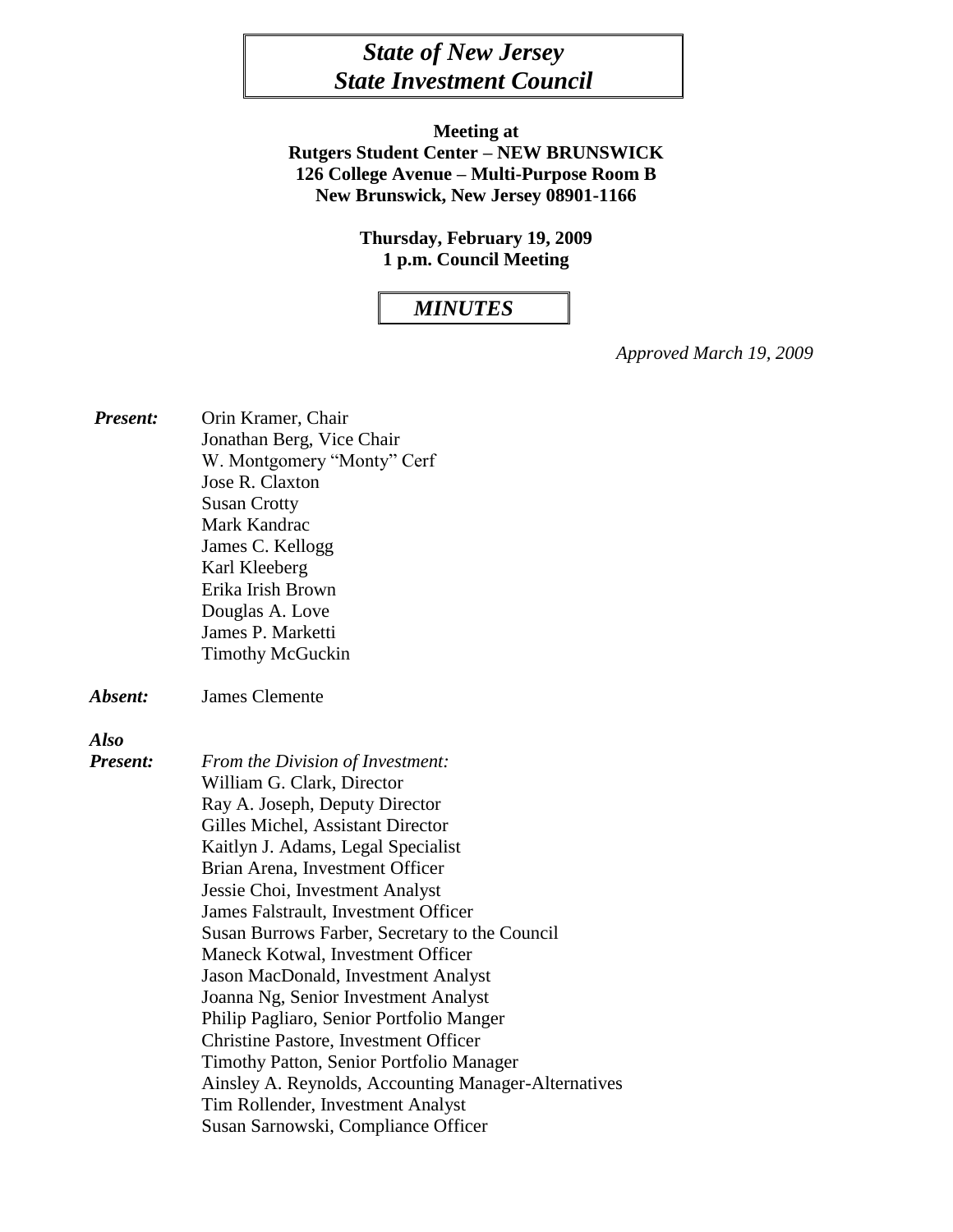*From the Governor's Office, Dept of the Treasury and Attorney General's Office:* Tom Vincz, Director-Public Information Rubin Weiner, Deputy Attorney General

*Other Invitees:*

Harshal Shah, Strategic Investment Solutions (SIS) Scott Booth, The Townsend Group Kevin Lynch, The Townsend Group Daniel Stern, Cliffwater

*Members of the Public:*  Frederique Adam-Jupillat LaBella Barnes, Risk Management William Bauer Linda Brown Shirley Bryant Tom Buckley John Bury Jose Cardona Shaunelle E. Clark Sandy Coia Bradley Coleman, ProxyDemocracy.org Phyllis Coleman Rhoda Coleman Robert Coleman, NJREA Jeremy Cook, *Bloomberg* Clifford S. Cooper III, NJDOBI Dennis Corny, PhD Barbara Counts Steven Dovidio, Revenue Steven Green Harvey Grossman, DOBI J. Grossman Nancy Hillman Regina M. Jackson Jacqueline Holmes Johnson, Consumer Affairs Lawrence Johnson Vincent Kaighn Nikk Kriss Patricia Latimer Joann K. Marshall Wanda McEwen Dusty McNichol Joseph Michelsohn Anthony F. Miskowski Mitchell Mercer, DSS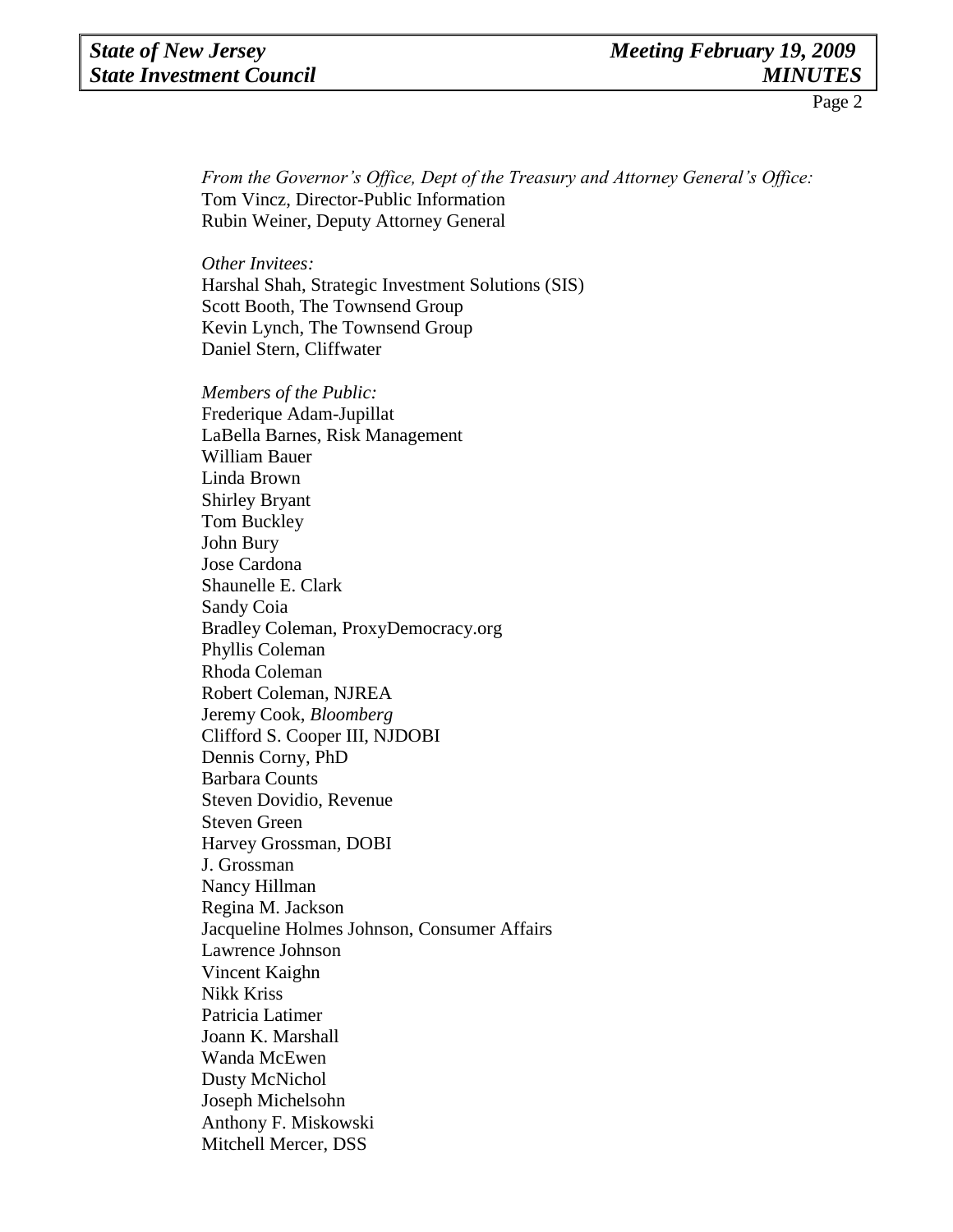Marion Mnych Barbara Montgomery *Members of the Public, continued:*  Jerald Morris Clayton Mull, SCREA Anne Marie Newman Doug Newsome, Babson Kevin Norton, Bank of NY Mellon Joan C. Onorati-Pascucci Shameko Palmer, Treasury Joan Phillips Lisa Radcliffe Rae Roeder, President CWA Local 1033 Joanna Ronson Joann Richmond Michael Rubino, Treasury John Ruth Luz Sanchez D.M. Sanders Christine M. Smith Rodney Stevens John Strachan Paula Van Pelt Ray Weicker Marianne Wintear

#### *I. Call to Order*

Vice Chair Berg called the meeting to order at 1:10 p.m. at the request of Chair Kramer, who was delayed in arriving.

#### *II. Notice of Meeting*

Secretary Burrows Farber reported that notice of the meeting scheduled for February 19, 2009 was sent by mail deposited in the post office, by facsimile and email on February 2, 2009. A copy of the notice is on file as posted in the Division and sent to the Council, the **Times of Trenton**, **The Star-Ledger**, the **Bergen Record**, the **Courier Post** and the Secretary of State.

#### *III. Approval of Minutes*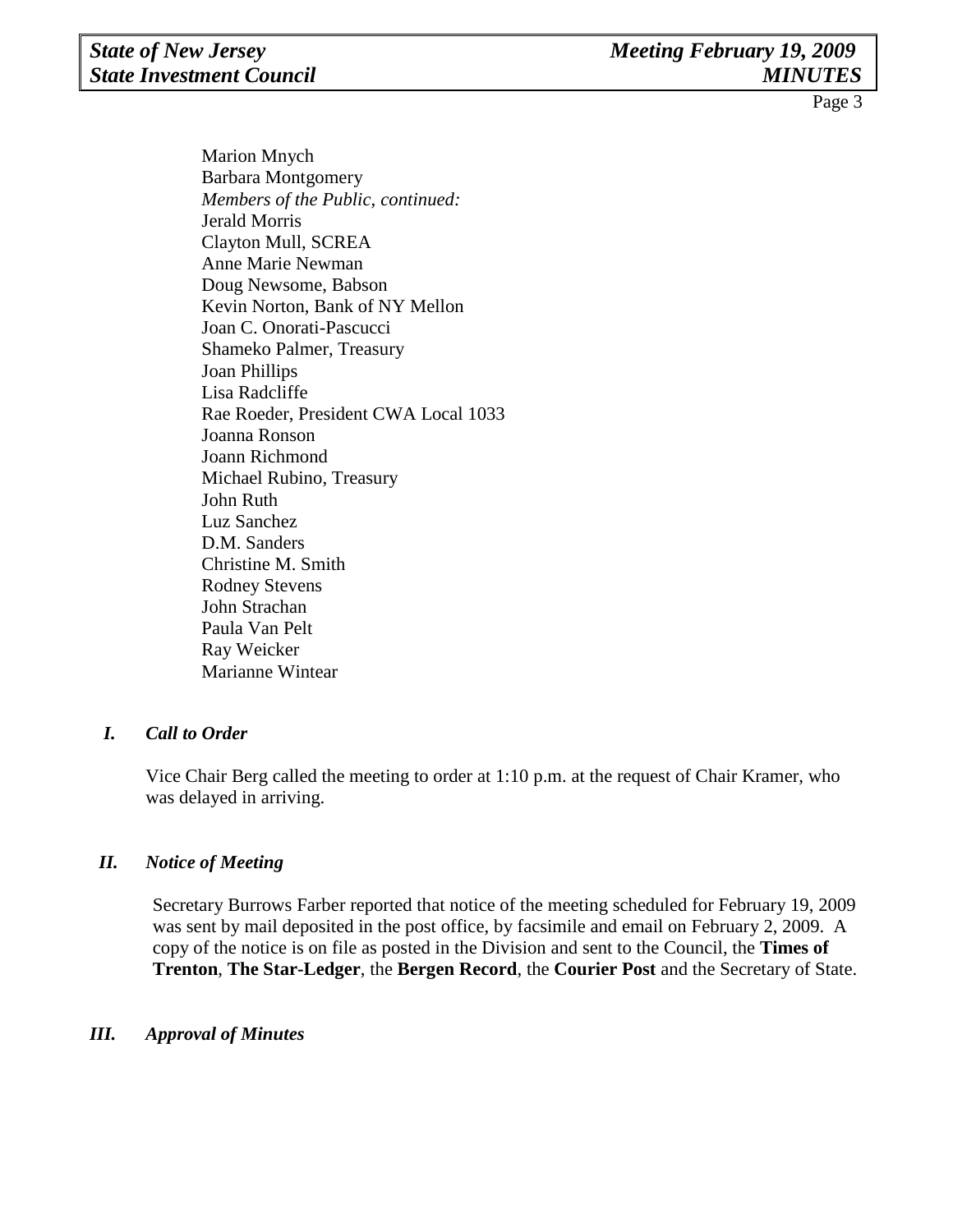Minutes of the regular meeting of the Council held on January 15, 2009 were approved on a motion by Mr. Kandrac, seconded by Mr. Kellogg. The motion was unanimous with nine votes; Chair Kramer and Mr. Clemente were not present for the vote, and Ms. Crotty and Ms. Irish Brown abstained because of their absence from the January meeting.

Chair Kramer arrived and requested that the Fixed Income presentation deferred from the January Council meeting be presented first.

#### *IV. Reports of Director Clark*

#### *A. Overview of the Fixed Income Portfolio presented by Senior Portfolio Managers Timothy Patton and Philip Pagliaro.*

Mr. Patton and Mr. Pagliaro provided an overview of the fixed income market for calendar year 2008, noting corporate spreads versus 10-year Treasury notes had widened since July 2008 to levels not seen since the 1930s. They said the dispersion of performance across the fixed income sectors during the year was unprecedented. Pension fund performance was helped by the movement toward a long-duration strategy and the high overall credit quality of the portfolio, and hurt by the fund's exposure to TIPS. (The full presentation is attached to the official record of this meeting.)

Director Clark noted that Mr. Patton and Mr. Pagliaro represent the Division's entire fixed income team managing the \$20 billion fund. He said the fact that the fund did as well as it did in 2008 was a credit to both men and their ability to "turn the battleship" several times in the past year to seize advantage of unique market opportunities.

Chair Kramer concurred with the praise, noting the Division was doing a remarkable job with limited resources. He added that the municipal bond market was not as attractive an opportunity as many investors believed because of the uncertain levels of local government solvency and default risk that would not be fully visible for another six to nine months. Mr. Patton agreed, and said the fund had already sold most of the munis purchased when the market first turned for a nice profit. Mr. Pagliaro said munis were not normally a core holding because they weren't needed for tax benefits, but the rise in yields to as high 10 percent had led the Division to invest some \$300 million as a "nice, short-term power play" that took advantage of dislocations in the market, and were now being reversed as yields dropped.

A brief discussion followed on the effects of federal mortgage foreclosure legislation introduced the previous day. Director Clark noted that the move was not positive for Freddie Mac and Fannie Mae unless one believed the federal government would put its full power behind the agencies.

Mr. Patton noted the pension fund had been among the first buyers of corporate bonds when spreads began to widen. In response to a question from Mr. Claxton, he said all purchases were investment grade.

Mr. Pagliaro said TIPs had become an ideal core holding at the moment. In response to questions about recovery of this market, he said that because the Division is not able to do extensive credit research, the fund buys higher-than-typical credit quality. Chair Kramer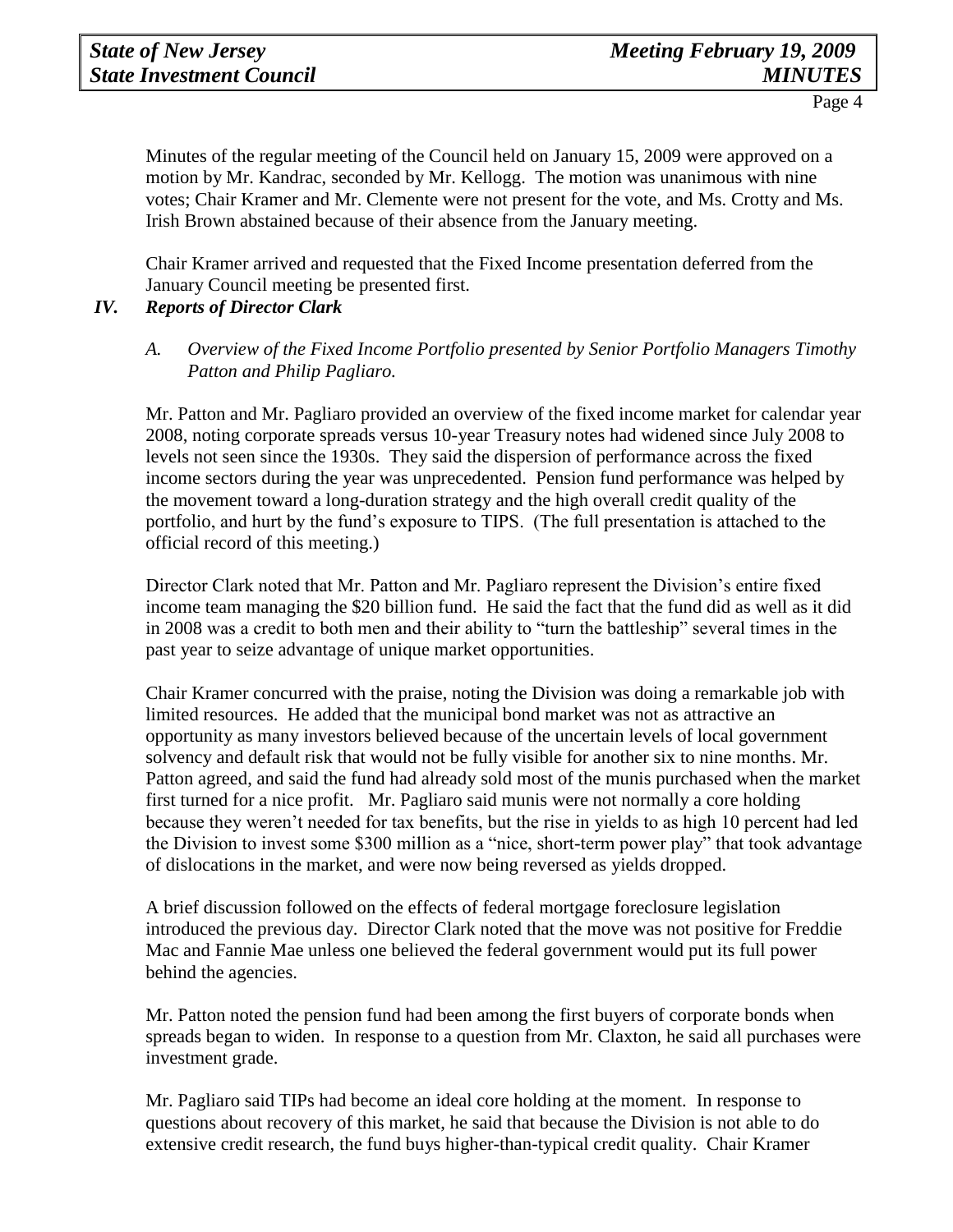predicted recovery rates will not match historic norms. Director Clark concurred, adding the "covenant-lite" phenomenon would allow weak companies to survive longer than in the past, so that losses from ultimate defaults when they came would be the worst in history.

A discussion based on questions from Ms. Irish Brown followed, regarding how the Division calibrates risk, makes investment selections and conducts research. Mr. Patton and Mr. Pagliaro said the fund is underweight banks and financials and is overweight in industrials to mitigate risk; investment selection starts by sector, currently favoring industrials, and then moves into companies within a sector using credit research, executing choices as possible. They said the fund uses a combination approach to research, relying on research from the street, some Division-generated research and some custom-ordered. In addition, they said the Division leverages the knowledge of researchers on the equity side for their opinions.

In response to a request from Ms. Irish Brown, Director Clark said he would provide returns by sector. Mr. Patton said the fund looks for highly liquid bonds, so that if investments start to get into trouble "we can get out faster than we got in." Director Clark added that given limitations in staffing, investment decisions had to be large enough to have impact, generally \$10 million or greater.

Mr. Kandrac said it was astonishing that two people were successfully handling a fund of this size, saying this underscored that the Division could not afford to lose any staff to cuts, reductions or "even a day of furlough." Chair Kramer said the Council had gone on record regarding human resource constraints at its last meeting, and that he'd also talked on the matter with the Governor, noting the Administration was "fully cognizant" of the limited resources available.

Dr. Love noted his longstanding belief that pension funds should extend the duration of their bond portfolios and asked about duration targets. Director Clark said the fund targeted a duration of more than 10 years. Mr. Kellogg asked whether deficit outlooks and potential currency implications affected judgments about duration. Dr. Love suggested this could be addressed by investing in more TIPs. Mr. Cerf and Dr. Love briefly discussed the merits of considering duration as a policy or tactical decision.

#### *B. Memorandum from Director Clark to the Council, dated February 13, 2009, entitled "Investment Reports."*

Mr. Kellogg asked if each monthly report could include net cash outflows, so that the Division received full credit for its performance. Director Clark said the Division would seek to include this going forward, noting that the outflow in benefits averaged about \$300-\$400 million each month, more than is currently received in employer contributions. He acknowledged Joanna Ng in the audience, who recently joined the Division to manage performance measurement and reporting.

Director Clark said January was not a good month for investors or the pension fund: the fund was down \$5.3 billion. He said the equities markets were down 8.24 percent, while the fund's equity portfolio was down 6 percent. He noted bonds and international markets were also down, and the only portfolio gaining value in January was hedge funds, up 3.8 percent.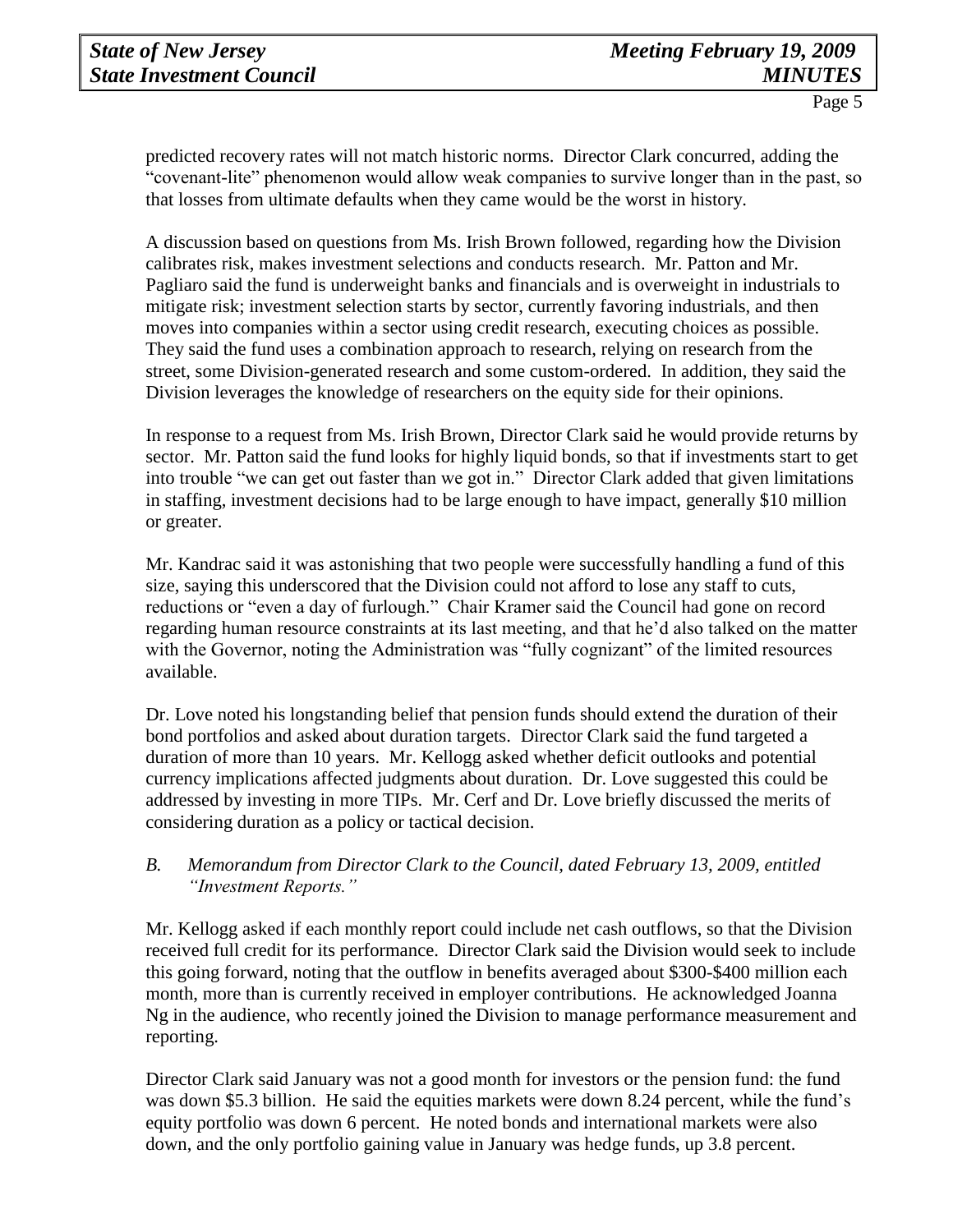Investment Officer Arena said equity performance had been helped in the month relative to the index by the purchase of corporate bonds and the continued underweighting of financials. Responding to a question from Ms. Irish Brown, Mr. Arena said the portfolio had never been a big user of IPOs.

Assistant Director Michel said the international markets had also struggled in January, and the fund had now sold most of its financial positions.

Director Clark said the fixed income portfolio was down 5.2 percent for the month, due mostly to an increase in interest rate levels in the market. He said that corporate bond spreads continued to tighten in January, and that high-yield investments also did extremely well in January.

Director Clark said final numbers showed the pension fund had ended the calendar year down by 21.5 percent, compared with -24.9 percent for the average pension fund performance as tracked by Wilshire Associates, and -28.6 and -29.7 percent for the two public pension funds in neighboring Pennsylvania. He noted that New Jersey was one of only three public funds reporting yearend performance and market values, as reported at the January meeting, and said he believed it would become evident that New Jersey's performance would be strong relative to other funds.

Director Clark noted several improvements to Exhibit 2 of the monthly report, "Preliminary Report on Performance," including a detailed breakout for high-yield and TIPs performance. He said the Division would continue to keep working on the format for increased transparency. He reminded the Council that all numbers in the report are "flash" numbers as reported by various systems, reconciled for monthly reporting and subject to change when more accurate numbers become available. Hedge funds numbers in particular were aggregate estimates, he said, because of lags in industry reporting norms. He noted that in general the Division's assumptions were conservative so that changes when made were generally positive.

He noted that Exhibit 25 on the Alternatives Portfolio now included annualized numbers so that results could now be examined fund by fund. In response to a question from Mr. Marketti, he said the Division would try to break out returns by asset class. He thanked Joanna Ng and Maneck Kotwal for their work on the overall improvements in reporting.

A brief discussion of hedge fund performance followed. Chair Kramer cautioned against comparing performance month to month. He agreed that hedge fund results for the past year were not good, down 23 percent, but compared that to equity performance which was down 36 percent in the same period. Chair Kramer was also critical of the prevalence of gates in the hedge fund industry, saving they were evidence of an asset-liability mismatch. He said that to impose them after the fact of investment, without a reduction of fees, was a breach of fair conduct. Director Clark noted the Division had gone hard after funds that had done this for justification.

Chair Kramer pointed out there were still no fourth quarter numbers for real estate and private equity investments, predicted again that there would be substantial markdowns when that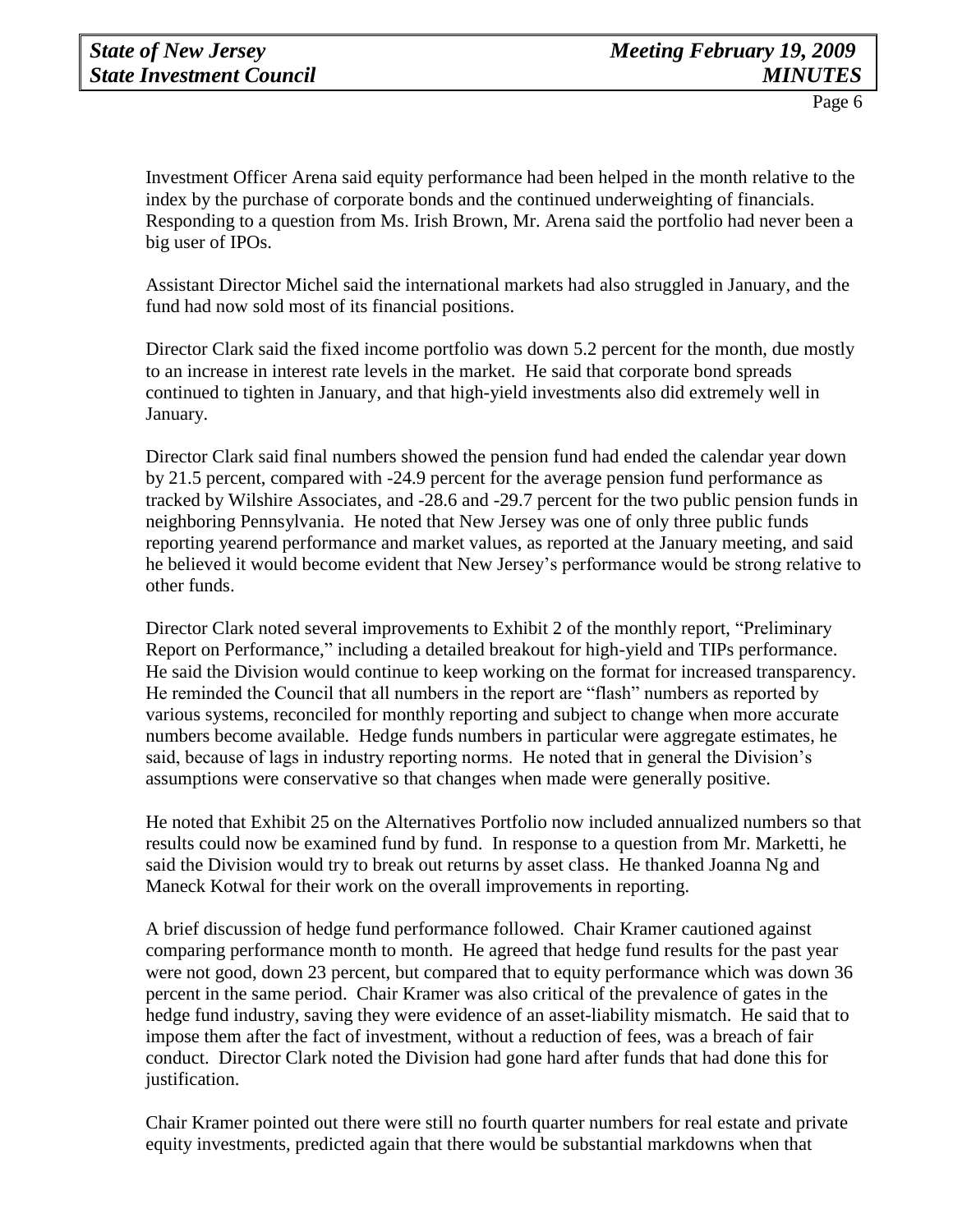reporting happened, and he estimated that large buyout firms may be down 25 percent or more for the quarter. Chair Kramer repeated his view that valuations for many investments in the private equity and real estate space were carried at valuations that appeared excessive.

#### *V. Committee Reports*

Mr. Kellogg, chair of the Audit Committee, reported that the Committee hoped to review a draft audit next month, noting the schedule had been delayed by the changeover to a new auditor.

#### *VI. New Business*

#### *A. Alternative Investments*

*1.* Memorandum from Director Clark to the Council dated February 13, 2009, entitled "Redemption from GoldenTree Master Fund, L.P. and Satellite Fund II"

Mr. Stern of Cliffwater was invited by Director Clark to provide an update on the redemption from the Satellite Fund as discussed at the January meeting of the Council, and a proposed hedge fund redemption from the GoldenTree Master Fund.

Mr. Stern said the Satellite Fund was mostly liquidated. In response to a question, he said the fund did not offer in-kind distribution of securities because these were in the form of bank loans that could not be split easily between investors.

He said that the GoldenTree Fund had decided unilaterally to change three key provisions in their legal documents that reduced liquidity rights for their investors, and advised their investors that those who did not accept the terms would be cashed out of the fund. The Division called the bluff by expressing a desire to redeem, he said, and after multiple negotiations managed by Cliffwater, the fund is now monetizing state investments in an orderly manner. Director Clark said the Division's response had sent a clear message to GoldenTree and the hedge fund community that the Division won't tolerate heavy-handed tactics from private funds or public companies. In response to a question from Mr. Claxton, he said the Division would revisit continuing its investment in the bank loan fund also managed by GoldenTree.

Director Clark offered a kudo for good behavior to the management of another hedge fund, Ironbound, which had waived the performance bonus it was entitled to take for 2008 in light of weak market returns. He also praised Credit Suisse for agreeing to a significant reduction in fees for their fund of funds, until the market improves.

Director Clark said the Division had devoted a lot of time to examining the structure of the hedge funds in which it wished to invest, and would seek to present its approach formally to the Council next month. He added the Division is also exploring changes in its current policy which would permit more negotiating room and improve transparency.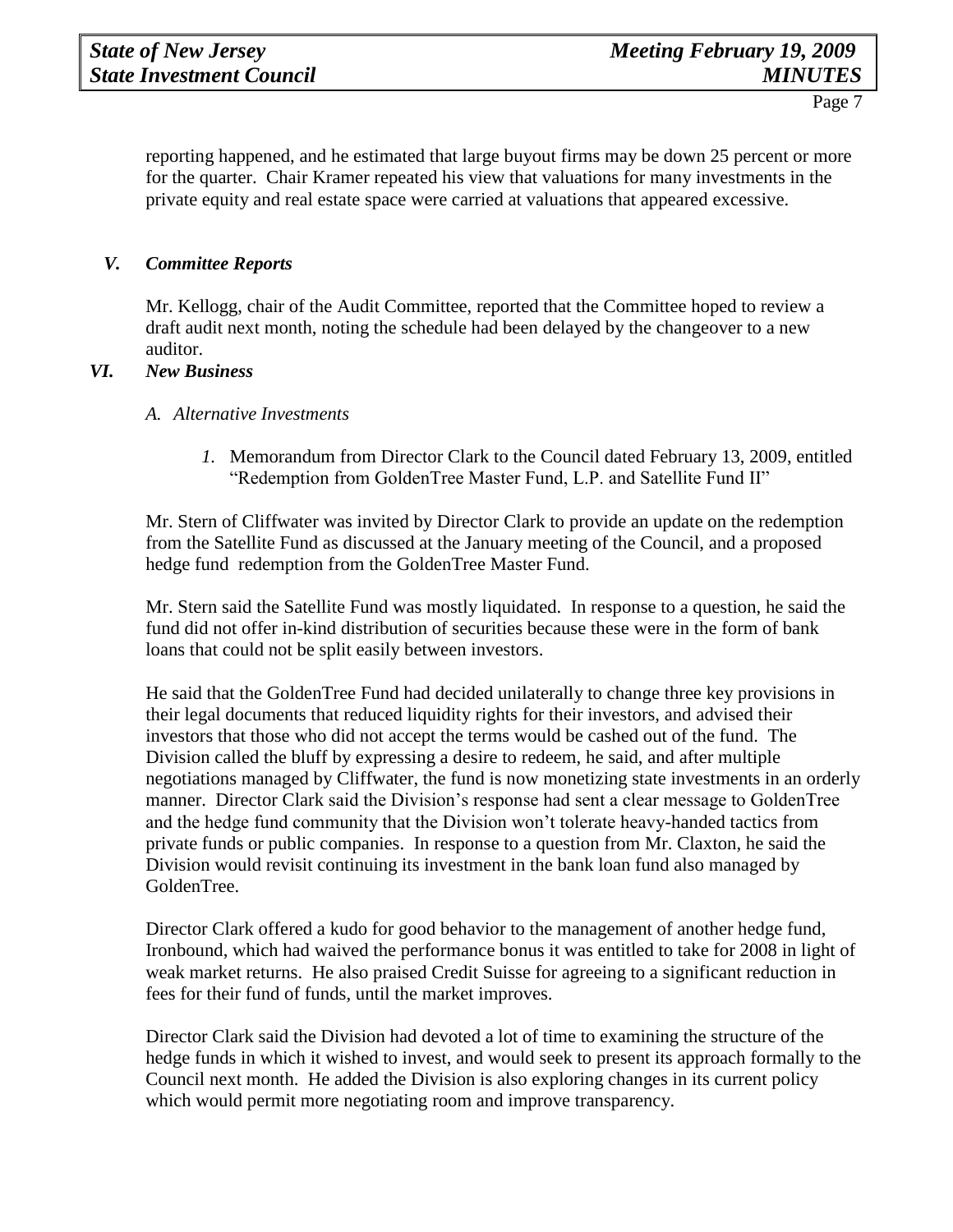- *B. For the Information of the Council*
	- 1. Verbal report by Director Clark on Division efforts to address the August 2008 Appellate Court decision on external managers.

Director Clark said the Division had requested another 30-day stay so that the state could continue to restructure its current arrangements with its external managers. He said one external manager had already balked, saying the new terms would be too onerous. Director Clark said the largest burden of the changes would fall on Division staff to oversee the new advisory arrangements. Ms. Crotty noted historic proof that such arrangements would have a detrimental impact on performance that should be noted, and that judging the performance of external advisors would become much harder by the blurring of lines between advisor and staff roles.

2. Memorandum from Chief Administrative Officer Burrows Farber to the Council, dated February 13, 2009, entitled "2008 Corporate Governance Report and Update."

Ms. Burrows Farber noted the report of activity as provided to the Council, and introduced Kaitlyn Adams who would partner in corporate governance activities this year. Director Clark said the Division had already reached out to labor groups and other institutional investors on shareholder issues in an effort to become more active, particularly in cases of management misbehavior and excessive compensation.

Chair Kramer said credit for the Division's outperformance relative to market benchmarks was due to the Division team and the pension fund's underweight position in financials. He said the public outrage at financial institution misbehavior and greed was deserved, and that the Division would add its voice in support of reforms in the coming proxy season.

3. Memorandum from Chief Administrative Officer Burrows Farber to the Council, dated February 13, 2009, entitled "Investment News Clips for February 2009 Council Meeting."

Memo was noted without discussion.

4. Updated State Investment Council Meeting Calendar for 2009, changing the time of the March 19, June 18, September 17 and December 17 meetings to 3 p.m.

Memo was noted without discussion.

Mr. Kandrac offered copies of a February 10, 2009 letter to the Governor from the Board of Trustees of the Police and Firemen's Retirement System, expressing concern about legislation that would defer government pension contributions, and expressing strong opposition to any invasion or modification to the regular flow of governmental payments. He expressed the same concern for outflows that exceed inflows as reported by Director Clark. A copy of the letter is attached to the official record of these minutes.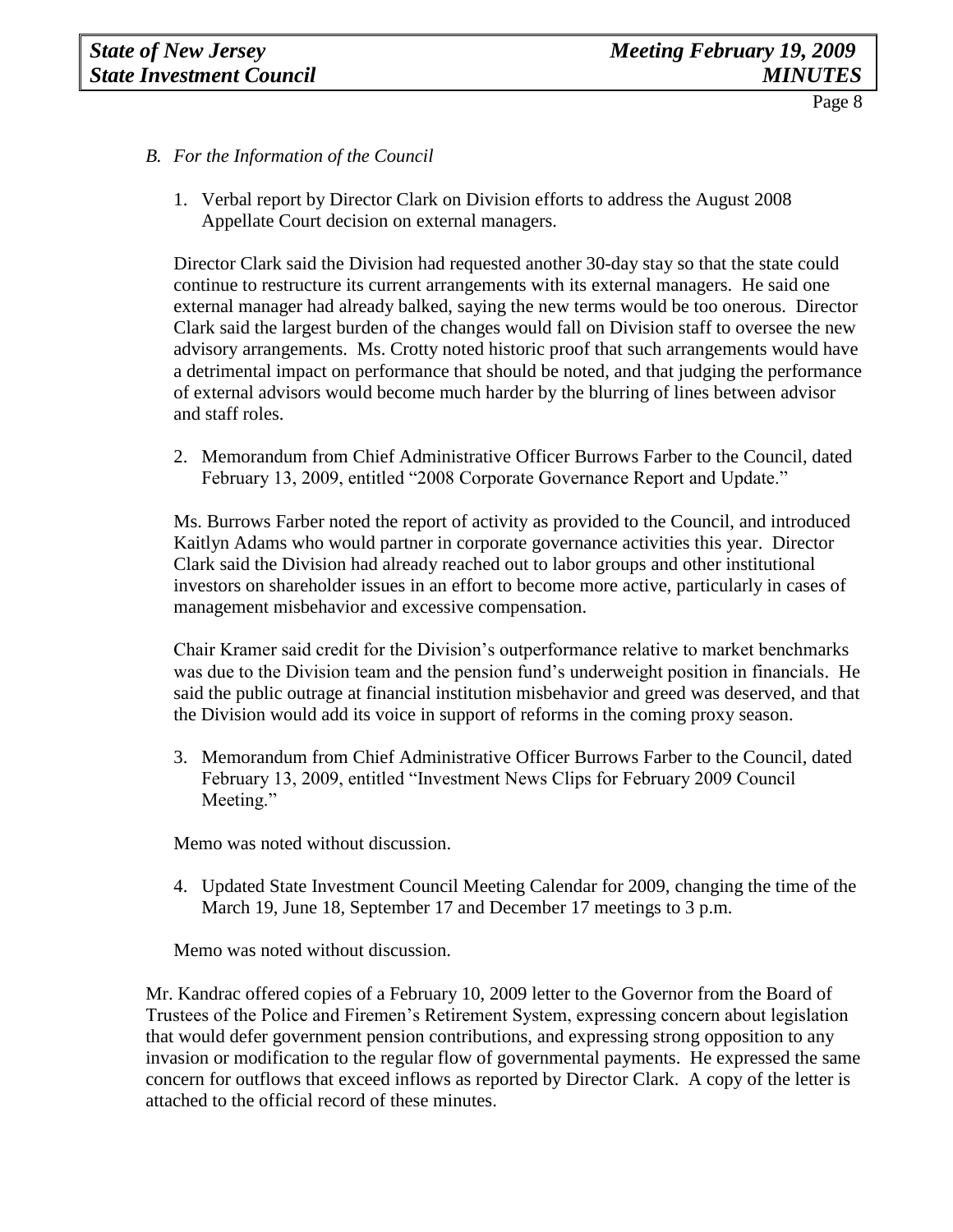## *VII. Public Comment*

Five members of the public who had submitted speaker request forms prior to the meeting were invited to address the Council.

Mr. Tony Miskowski thanked Director Clark for the improvements to the monthly exhibits and commended the staff presentation on the Fixed Income portfolio. He read from a speech given in the past by Chair Kramer predicting a liquidity crisis, large losses on securitized products and historical levels of alternative investment redemptions and asked Chair Kramer to comment relative to pension fund policy. Chair Kramer said that in the past, recessions had been brought about by fed tightening to reduce inflation. In contrast, he said, the current market decline had been driven by a massive deleveraging by institutions and consumers, with so many negative feedback loops it lacked any historical precedent. Chair Kramer acknowledged that he had outlined in the speech how things could end badly, but noted the pension fund's diversification strategy had improved returns relative to its prior asset allocation.

Mr. Ray Weicker asked if there was a trigger point for letting go of securities that were being downgraded; what affect FASB rules have on hedge fund accounting; and whether the pension fund was over-invested in TIPS as a way of chasing alpha. Dr. Love said TIPs were in effect a hedge on liabilities that would allow assets to increase in value as inflation (and liabilities) went up. Director Clark said TIPs provide a long-term benefit to the fund as the primary reason for owning them. With regard to equity sales triggers, Director Clark said sometimes a rating downgrade triggers a sale, but that the ratings model was so riddled with inherent conflicts of interest that the Division regarded ratings with a grain of salt. He said FAS 157 applied only to the extent that hedge funds owned assets not publicly traded, and that the Division examined valuation methods carefully.

Mr. John Strachan asked the Council to voice a demand that the state make both current and deferred pension fund contributions, and said he believed doing so was part of the Council's fiduciary responsibility.

Ms. Rae Roeder asked Mr. Berg if he would take a statement similar to the one shared by Mr. Kandrac to the PERS board for similar action; Mr. Berg said he would discuss the matter with the PERS board. Ms. Roeder said the publication of the Director's phone number in an ad purchased by a state legislator critical of the Division was offensive to members of her CWA local, and expressed the view that criticisms of investment policy were more appropriately directed to the Council. Director Clark noted that the ad had been a disservice to retirees frightened by misinformation, and a disservice to the pension fund as the calls had pulled staff time away from managing investments. He thanked Ms. Roeder for her local's support.

Mr. John Bury asked several questions about numbers included in the monthly report. He criticized the handling of pension obligation bonds issued by the state in 1997.

## *VIII. Communications*

There was no report from the State Treasurer.